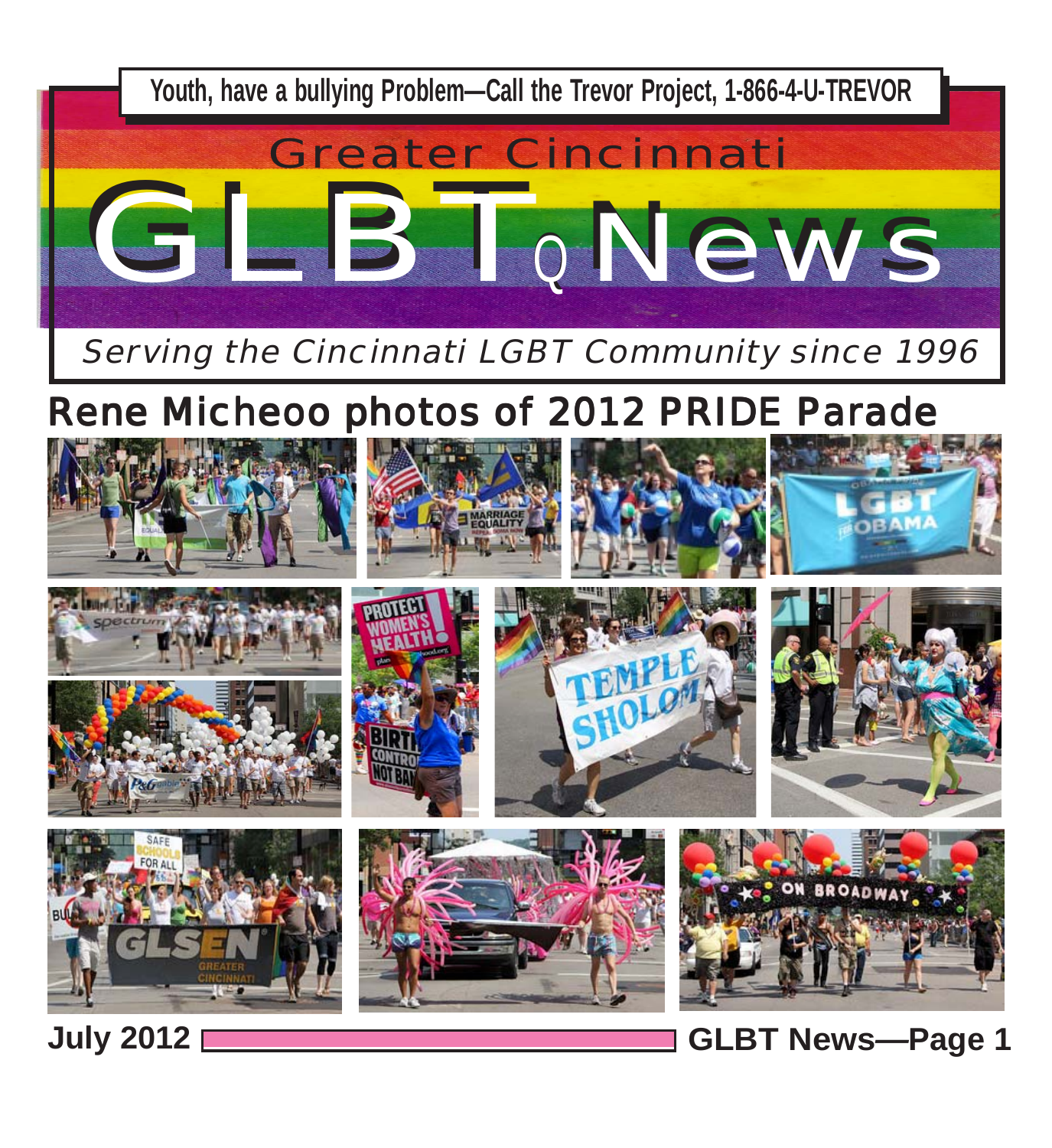# **Page 2—GLBT NEws**  $\sqrt{2012}$

#### **Endangered Species Preserve for GOP moderates**

 Once upon a time there was a viable moderate GOP. Pro

business, fiscally responsible and socially progressive they pre-

sented a sane rational approach to public policy.

 Cincinnatians, think Guy Guckenberger or Nelson Rockerfeller. In the 80s and 90s the Log Cabin Republicans were thriving. Starting with the Bush II era the party took a line drive to the right making



Nixon, Reagan and Bush I seem moderate. Barry Goldwater has become an icon for the social left. Moderates have been eaten alive or neutered by the pincer claws of the

**Real politic 101 By Tedd Good** Fundamentalist right and the Tea Party.

 Remember the neutering of Romney. They have become an endangered political species.

 As the Obama / Clinton Dems are welding themselves to the GLBT fundraising and organizing machine, conservative GLBTers seemed quite homeless. Some

**Greater Cincinnati GLBT News**

whined that the new conversion by Obama was to little too late.

 Lo — here comes one Paul Singer. He is a New York billionaire hedge fund manager organizing a super PAC to support pro marriage equality GOP candidates. Singer is not Gay. His son and son in law are married under Massechuttes law. Its PFLAG on steroids. Singers mission is to provide financial cover to pro marriage equality candidates. It is no surprise that that Singers initial successes have been in the moderate GOP eco zone in the Northeast. Whether this one issue

super PAC can gain enough traction to broaden its platform is debatable. At least it is

#### **Osteen vs. Obama** *Life is like that*

I have heard this year's presidential race called

such by political pundits. This much is clear, the race

will be close, expensive and evil. How motivated are we? We could help win it or lose it!

 I can't imagine four years of Lil' Rom Rom, can you?

 Granted, it was tiring hearing about the President's evolution on Gay Marriage, let alone having old Joe Biden outing him. It felt like it took too damn long to get around to burning out "don't ask don't tell". Yet, I'm just not voting for Lil' Rom Rom who wants to roll back DADT or thinks marriage is only between a man and a woman. We lose this race and that youthful protest of my generation over the Viet Nam war – "I'll move to Canada" might come back in vogue!

#### **Marriage Equality** Old goose is a media ho – she loves attending

doing a part in keeping civil debate and moderates alive in the GOP this election cycle

events generally within an hour of the Nasti to sniff the air. I was trained in the old days



and ob-serve. One such observation: if it were not for the kids from Equality Ohio, Adam Hoover (*Support Gay Marriage Equality Ohio*) and the soon departed Blake Jelley (*just graduated UC*) – I'd have no social life\*. Four years ago, my social life revolved around Impact Cincinnati—the group grew up and left town… just not sure if it was grew up or left town or both.

 Kidding aside, maybe Gay Marriage isn't your pressing issue, but I discovered a few things in the process of these travels. Most of my younger friends had never been to a "for real" public political action. These "actions" while political in nature serve a very social organizing purpose: everyone meets

new friends and we all learn something new of our communities and each other. We are also

fabulous and grand in such settings.

 Oddly, I am not seeing a lot of the "established queer leadership" that protects the youth, or our alleged "better interests." They may be too busy planning or attending gala parties travelling to the White House and such.

#### **Bruce Beisner – "Coronation"**

a new career. Life is like that. I mean, installation on June 9. Thanks Bruce for the invitation to say a few words for your solid contributions to local queerdom. I wish you and hubby Jim all the best wherever the spirit leads. I meet Bruce 25 years ago, and he grew up…and started

\*The author wishes to acknowledge he does do social events with Dr. "Gigs" Maddux on some Friday evenings, and periodic outing with Pappa Pig.

GLBT News

**Paul Delph** It is our goal to record the positive contributions **GLBT** people make to their community and the local

Organizational or Independent columns or in Letters to the Editor are those of the organizations or writers.

responsibility for content, accuracy or validity of Advertising.

#### **This publication is dedicated to those who have or have died from AIDS or Hate Crimes**

**Contents © GLBT News, 2012**

Vol. 16, No. 7; July, 2012

 This Newspaper is supported entirely by income from our Advertisers. Editorials/Opinions are the opinions of the writer or organization and the publisher assumes responsibility only for Editorials, Opinions or Commentary written by the publisher or editor(s). Views expressed in

**GLBT News and UPDATE, Worley Rodehaver and , Michael X. Chanak are on Facebook**

This Newspaper is distributed FREE at Advertisers' locations, through community organizations and other outlets. The publisher assumes no

"Always be yourself," **from** *Billy Elliot*

"Hatred and bitterness can never cure the disease, only love can do that." **Martin Luther King**

**MAP ublications, 1727 Highland, Cincinnati, OH 45202, 513-241-7539**

**e.mail***—map@ella.net* **web***—http:/www.glbtnewscincinnati.com*

is published monthly in Cincinnati, Ohio.

**Publisher/Editor—Worley Rodehaver; Associate Editor—Michael X. Chanak Advertising—Karen Halazayn, 513-979-4295; Transportation—Joe Wilks Contributors—Clare Fazackerley, Tedd Good and Nate Wessel**

community at large. While AIDS and Hate CRIMES are certainly not positive things, we seek to draw the positive from the negative. We hold up Paul Delph and Matthew Shepard and their families as models of how human beings should or could react to each other and how families should support loved ones whose lives are not in the box right wing religious zealots want them in. Delph, a multi-talented Cincinnatian, died of AIDS in 1996. His mother shut down her business to care for him. Shepard died in 1998, victim of a hate Crime and his mother worked for years to get passed a national Hate Crimes Bill, which is now law.

**Matthew Shepard**

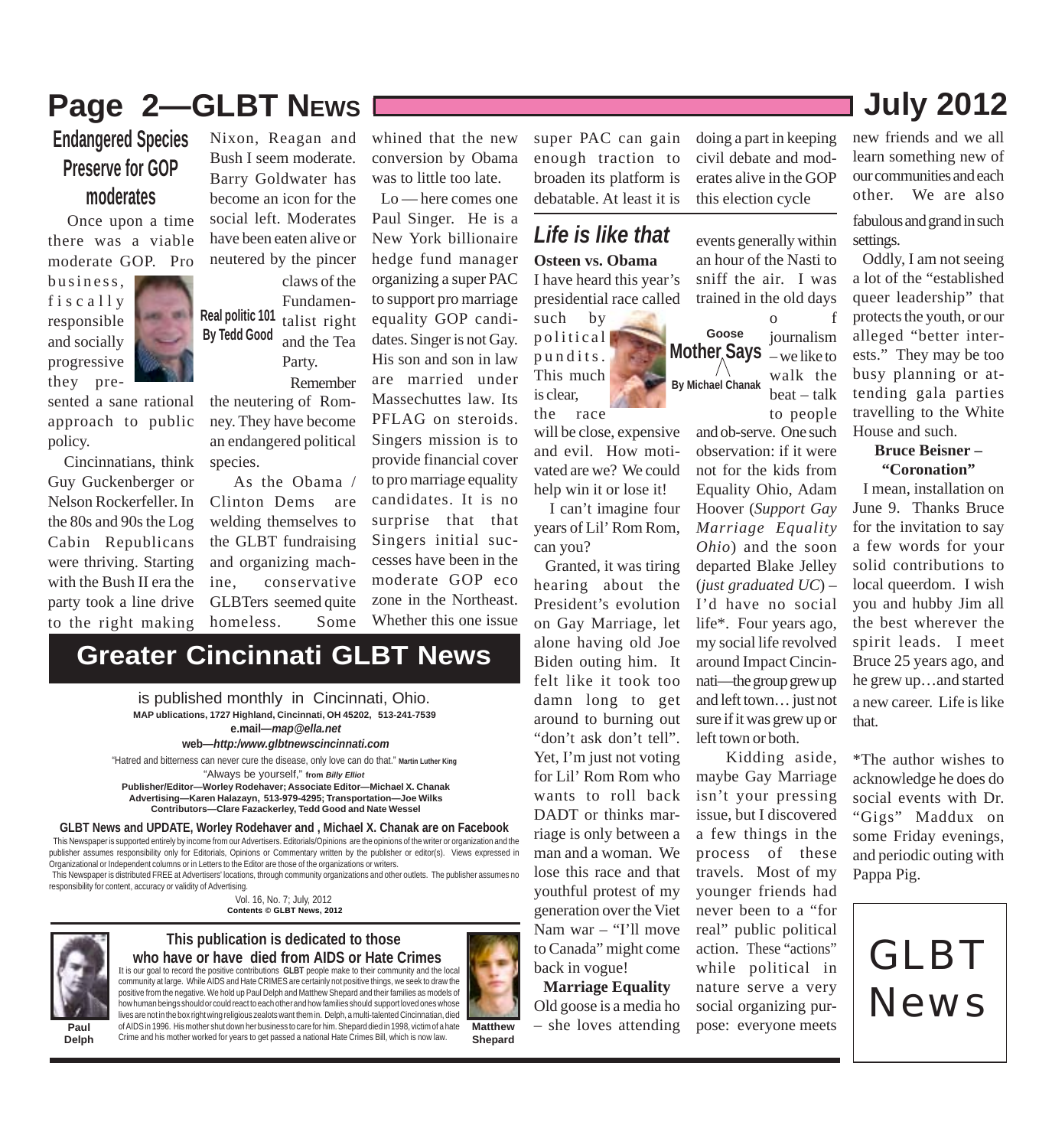# **July 2012 GLBT News***—***Page 3** That PRIDE fever!

#### **By Rusty Lockett**

 In one corner you have the Dowager Queens sitting gos-

siping about PRIDES come and gone. The way that they thought PRIDE was and should be. The other corner sees

celebration. Another corner sees it as a corporate celebration, a place to get their freebies.

 In a more traditional world, yes I used the word traditional, we see PRIDE as a movement. A movement from the rallies and marches. But if it's a movement

where are we moving to? Do we know where we moved from? Did we even move?

**Lockett** Some would say that we shouldn't leave the political rallies of years past. Others say that we are beyond that. What do I say?

about satisfaction and proud of what the PRIDE as a giant Give them both. No reason to compromise. Compromise brings happiness.

> The sad fact is that we forget where we've come from. We forget the riots of the Stonewall Inn, we forget the movement by Harvey Milk and other's of his time. We forget our

own movements right PRIDE to be bigger and here in Cincinnati.

 PRIDE is not the time to attack the PRIDE Committee. It's not the time to attack the Community Center. It's the time to join in celebration and support of each other. For without each other we don't have community, we don't have ourselves.

 If anything, I'm very PRIDE Committee did this year. They made some bold moves and changes. They've dealt with a lot of criticism and even hatred from OUR community. That needs to change, especially if we want

better. But bigger and better doesn't mean 12 people doing the work. What it means is that we each do our part to support the community. We each do our part to support each other.

 Congratulations to the Gay Chamber for another successful PRIDE I wish you nothing best for future PRIDES.

 (*Editor's Note: Rusty Lockett, is president of the Gay & Lesbian Community Center of Greater Cincinnati.*

 *It is located at 4119 Hamilton Avenue in Northside.*) Center: 513-591-0200

Greater Cincinnati's **ONLY GLBT** Public Affairs Radio Program Saturdays, 3-5pm on WVQC.org/listen or 95.7 FM Programmers: Cheryl Eagleson, Producer; Bruce Preston, Tracy Walker, Ron Clemons, **Christopher Spencer, Paul Spencer** 







Darts, Pinball, Free Parking

Psychologist

**BOD Compton Road, Unit 32** 

Phone: 513-521-5088

Fax: 513-521-4856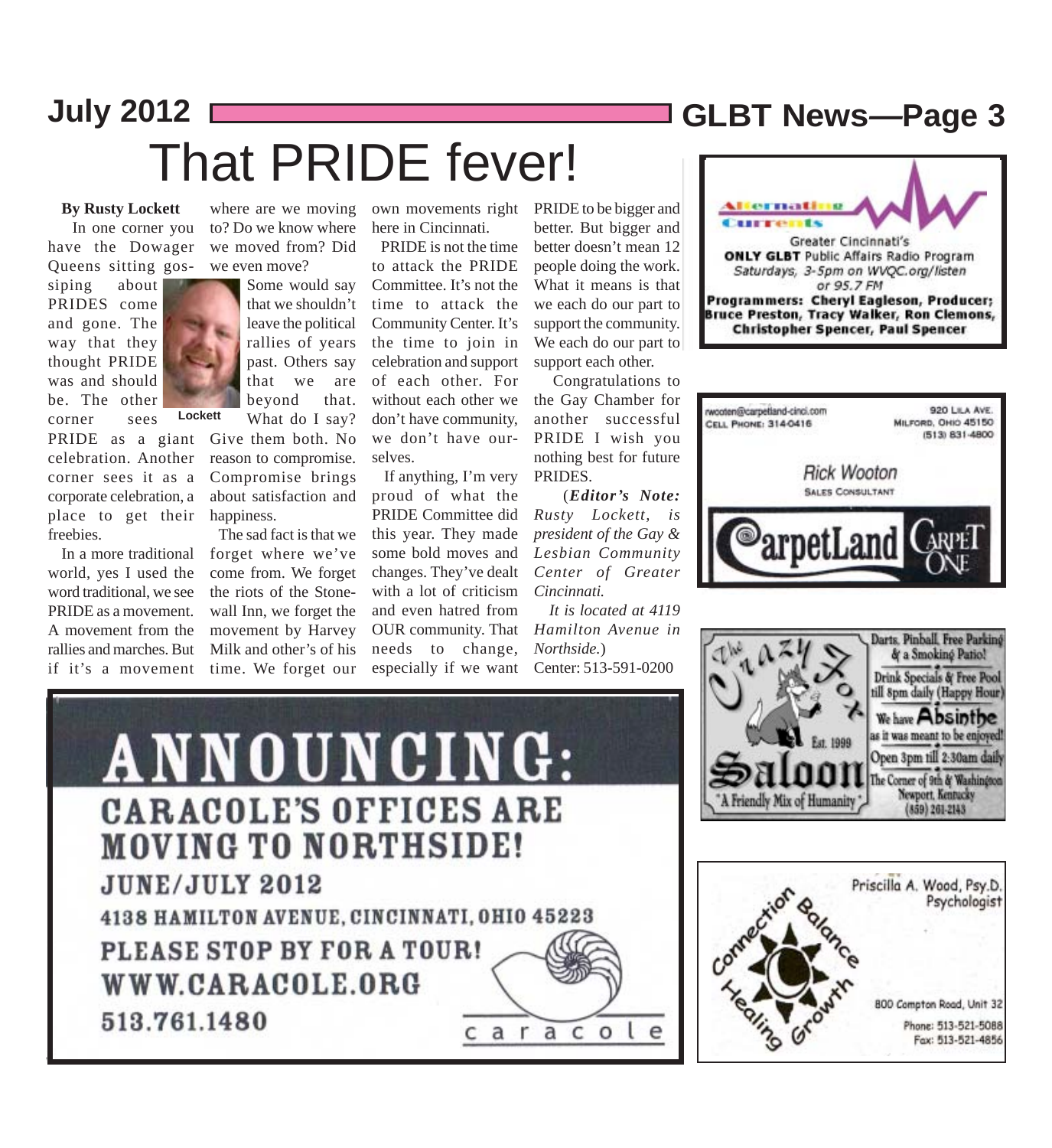# **Page 4—GLBT NEWS**

**Did you not know this newspaper is here?**











#### **Just a phase**

I've long had a suspicion that Bisexuality and Transgenderism are a

phase. Not for people, but for society. People

have been

transgressing the presupposed gender binary in one way or another for a long time, but in recent history, there has been a gradual but fairly major uptick in the number of people who identify themselves as Transgender and Bisexual (*and Gay too*).

 What is Transgender person? In a nutshell, they're someone who has gone through a crossing, a "transit" or transition, a marked change from presenting themselves as one distinct gender to another. A Bisexual is someone who can be attracted to either of two genders or sexes.

 But the gender binary is a false dichotomy as any good feminist can tell you and ultimately our choices of partner and presentation are not between caricatures of

Nate butch and fem, but along a multi-

**By Nate Wessel** dimensional continuum of everything whether we remember it

all the time or not. That's why I like

pansexuals and genderqueer people. A pansexual is theoretically open to a partner of any of multiple gender presentations. Bisexuality's "bi" supposes and reasserts the existence of only two. Transgender's "transition" is the inevitable result of a formerly suppressed identity or what would there be to change but gradually? Both identities seem founded on an assumption of distinct genders, and an unclear understanding or discomfort with an ambiguous middle ground. I think they're both the

result of unique and impermanent circumstances, an adaptation of the human spirit to a passingly dualistic world.

**July 2012 Print Edition**

 But how long can brittle gender last in our current condition? Long term, the only semilegitimate place for sexism is in sex itself, and if people keep on getting as queer and as tolerant as they have been over the last few decades, that's the only place it'll be. External genitalia? Use a condom! Internal? Here's a dental dam! We're changing the world, and with each generation, people are a little more free to be who they naturally want to be. The rainbow adds colors.

 Maybe that means everyone's straight parents were right in a way. It is just a phase. You may think it's important to assert your preference for "man" or "woman" now, but that will be over soon enough (*give it a century or so*) and your great grandchildren will likely never care or understand as they go about their own life unburdened by gender just as we're unburdened by hoopskirts and corsets. Things just change so fast in our age.

## **Trans \* 101 returns August 23**

 Back by popular demand - Trans\*101 presented by JAC Stringer in co-operation with the GLBT Center Cincinnati returns August 23 from 7 to 9 p.m.

 More than 30 folks attended the March session this year - and JAC was asked to come back and present again!

 This is an open, beginner/intermediate workshop structured to cover a wide array of topics relating to gender diversity. It is primarily directed towards participants who have no background in trans\* *See Trans, Page 5, Col. 1*



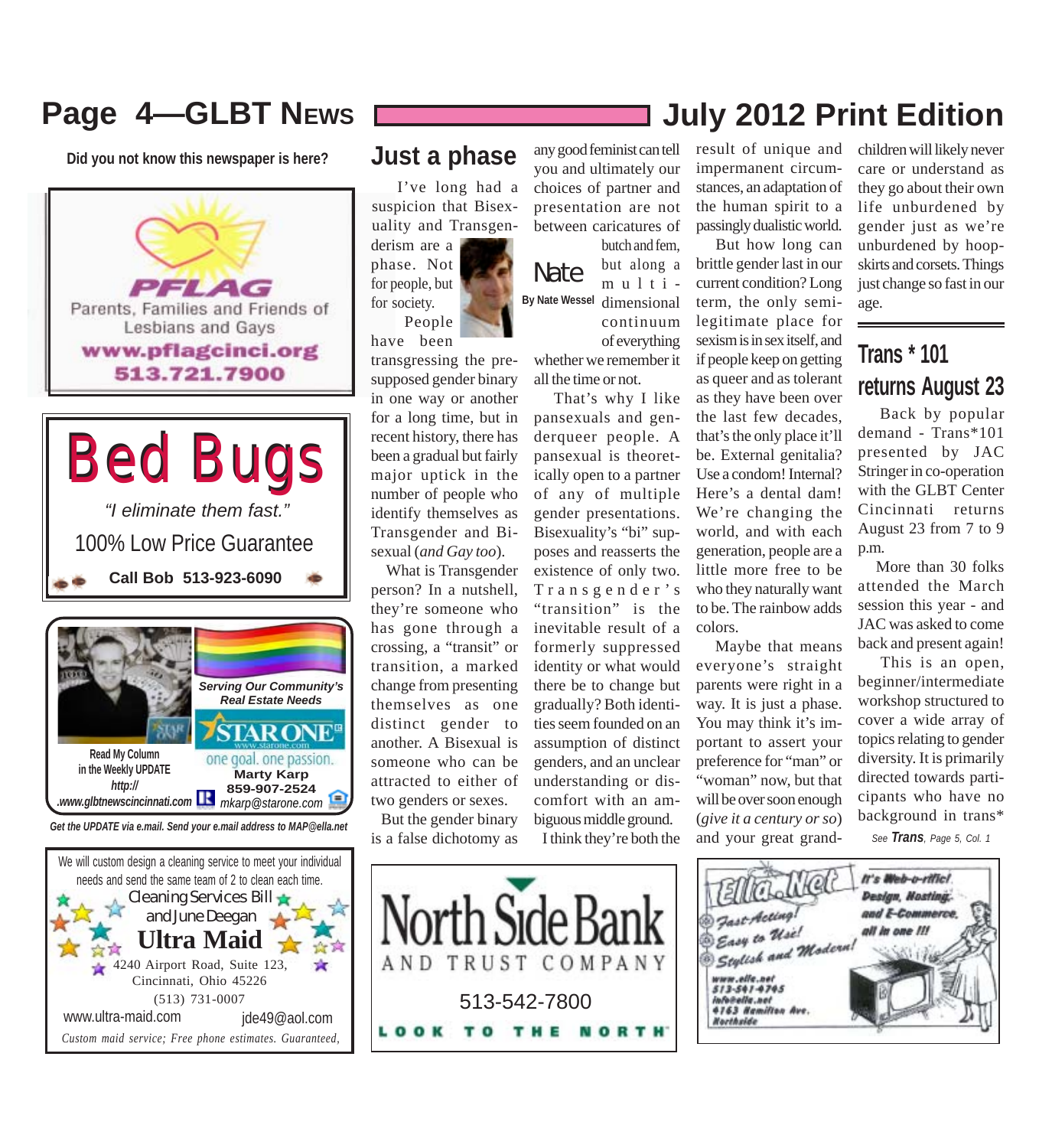# **GLBT News***—***Page 5 July 2012 Print Edition** *ISQCCBE (the Court) is under a one year suspension*

Chapter (*ISQCCBE*) has been suspended for one year (*up to one year*) beginning June 2, 2012 .

 At end of suspension - three years probation

Court System.

**Why suspension:** 1.) Potential financial irregularities and potential embezzlement 2.) Discrimination again

and voting irregularities

 Coincinnati's Court from the International 3.) Elected officials suspension. without appropriate vetting, police checks.

> Of these, the general consensus was that Issue one was addressed some years back and is not the primary driver of the

> achieve rights and recognition for trans\* and queer communities through education, art, and other various forms

 Gender is connected to every aspect of our lives; our identities, our sexualities, and how we experience the world. This workshop sorts out the mass of labels, terms and theories surrounding gender through the experiences

of revolution.

**What does**

**suspension mean?** 1.) Local court can't use titles (MONARCH-ICAL) titles 2.) Other courts should not be part of the local

and language of trans\* / gender non-con-forming communities. We will ask why we think about gender, how culture and practices interact with and affect trans\* people today, and find commonalities that will help us build a more inclusive, just community.

Your Local News **Source** 

groups activities 3.) There will be no coronation in September and the event at the Millennium has been cancelled costing the local court \$1K in deposit fees, a DJ deposit.

(*They are proceeding to book Millennium for fall 2013 for a coronation.*)

**Fundraising during this period?**

 Yes, the local court can fund raise to the extent they are a 5013C and nothing in regard to the disciplinary actions of the International Court System will prohibit that, again the stricture is against the local court in that titles may not be used, and other courts are not expected to lend their official support for these fund raising.

*See Court, Page 5, Col. 1*



# **Scott E. Knox**

**ATTORNEY AT LAW**

General Practice including: Probate—Wills/Powers of Attorney Disability (Social Security/SSI/Disability Insurance) Lesbian/Gay/Transgender Legal Issues HIV Legal Issues

**Honored as one of** *Lawyers Weekly USA's* **Attorneys of the Year for 2002**

**13 E. Court St., Suite 300, Cincinnati, OH 45202 Tel: 513-241-3800 FAX: 513-241-4032 e.mail:** *sknox@choice.net*

and gender topics but also discusses concepts that would be of interest to people with stronger backgrounds in gender theory. *Trans—from Page 4*

 JAC Stringer, also known as Midwest GenderQueer, is a transgenderqueer femme radical activist, writer and performance artist from Cincinnati. JAC has lectured and performed across the USA and Canada with his work focusing trans\* and queer education, social justice, femme identities, (*dis*)ability, and trans\*/ queer artistry.

 JAC is the founding director of The Midwest Trans\* and Queer Wellness Initiative, is a leading activist in the gender identity disorder removal movement, and is a strong advocate for health care reform, sexual assault awareness, and comprehensive sex education. JAC has founded several projects

including Cincinnati Trans\* Community Group, GenderBloc and the Queer Canon Zine, and is member of several organizing boards including TransOhio, The Philadelphia Transgender Health Conference, The Greater Cincinnati Youth Summit, The International Femme Conference and The International Drag King Community Extravaganza.

 As a performer, JAC has done genderbending dance, music, drag and spoken word as a solo artist and as comanager of nationally recognized drag cabaret troupe, The Black Mondays. He is a national gender performance showcase producer and is the founder of the Gender Queeries Tour. JAC is a life-long dancer, poet, musician and rabblerouser whose work's purpose is to generate unity, action, and empowerment and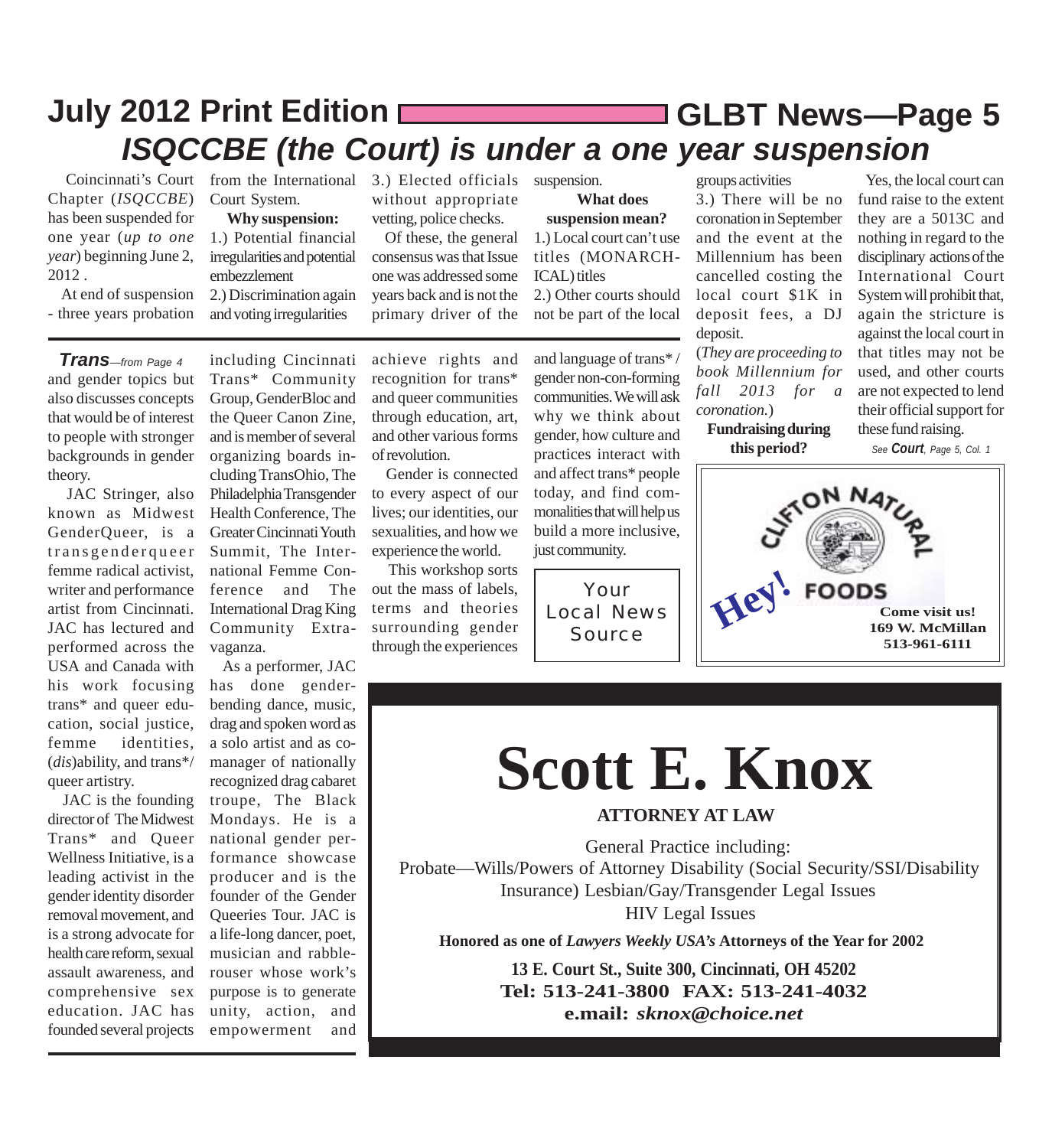# **Page 6—GLBT NEWS July 2012 Print Edition**

# Our Faith Too! U#T!

## *Called to serve Houston, Texas congregation*







## **Former editor ordained a minister in the Unitarian Universalist Church**

 Robert Bruce Beisner was ordained as anUnitarian Universalist miniter in June, sponsored by the congregations of St. John's, Clifton and Heritage in Newtown.

 The Rev. William Gupton, pastor of Heritage Church preached the sermon, Its tope, "We first."

 Jim McDonough, board president of St. John's and David Small, president of Heritage led the Act of Odination and called on all members of both congregations to join in the laying on of hands.

 The Rev. Bruce Beisner has been a member ot St. John's UU Church since 1996, serving in numerous leadership roles. Bruce served as office administrator of Northern

> Hills UU Fellowship from 2006 to 2010, intern minister of Heritage UU Church from 2010 to 2011. and consulting student minister of Hopedale UU Community in Oxford from 2011 to 2012.

 He earned his Masters of Divinity degree from Meadville Lombard



**The Rev. Mr. Beisner**

Theological School and was welcomed into Preliminar Fellowship by the Unitarian Universalist Association this last March. Bruce is now the settled minister at Bay Area U U Church in Houston, Texas.

 Bruce's partner is Jum Beisner

Bruce worked for the

good of the LGBT Community in Cincinnati.

 He showed leadership while in college. He, at one time was president of the Gay & Lesbian Community Center and he was very active in the annual PRIDE Event, organizing the speaker's platform in Burnet Woods for the PRIDE Marshals' introductions.

 This year he chaired the Interfaith PRIDE

#### Serevice, event while in stages of moving.

 He was also editor of this newspaper for several years before becoming more involved with his church work. Your editor is very proud of the work he did for the paper.

 He and Jim and their doges lived at two locations in Northside before moving to College Hill, their home until their recent move to Houston.

Gay lifelong relationships can be blessed

**Episcopal News Service** Soon same-gender couples can have their lifelong relationships blessed using a rite approved by the Episcopal Church in General Convention.

 In a vote by orders, the House of Deputies

concurred with the House of Bishops to pass Resolution A049, which authorizes provisional use of the rite "The Witnessing and Blessing of a Lifelong Covenant". See full story in July 11 Web issue or subscribe

to our FREE e.mailer.

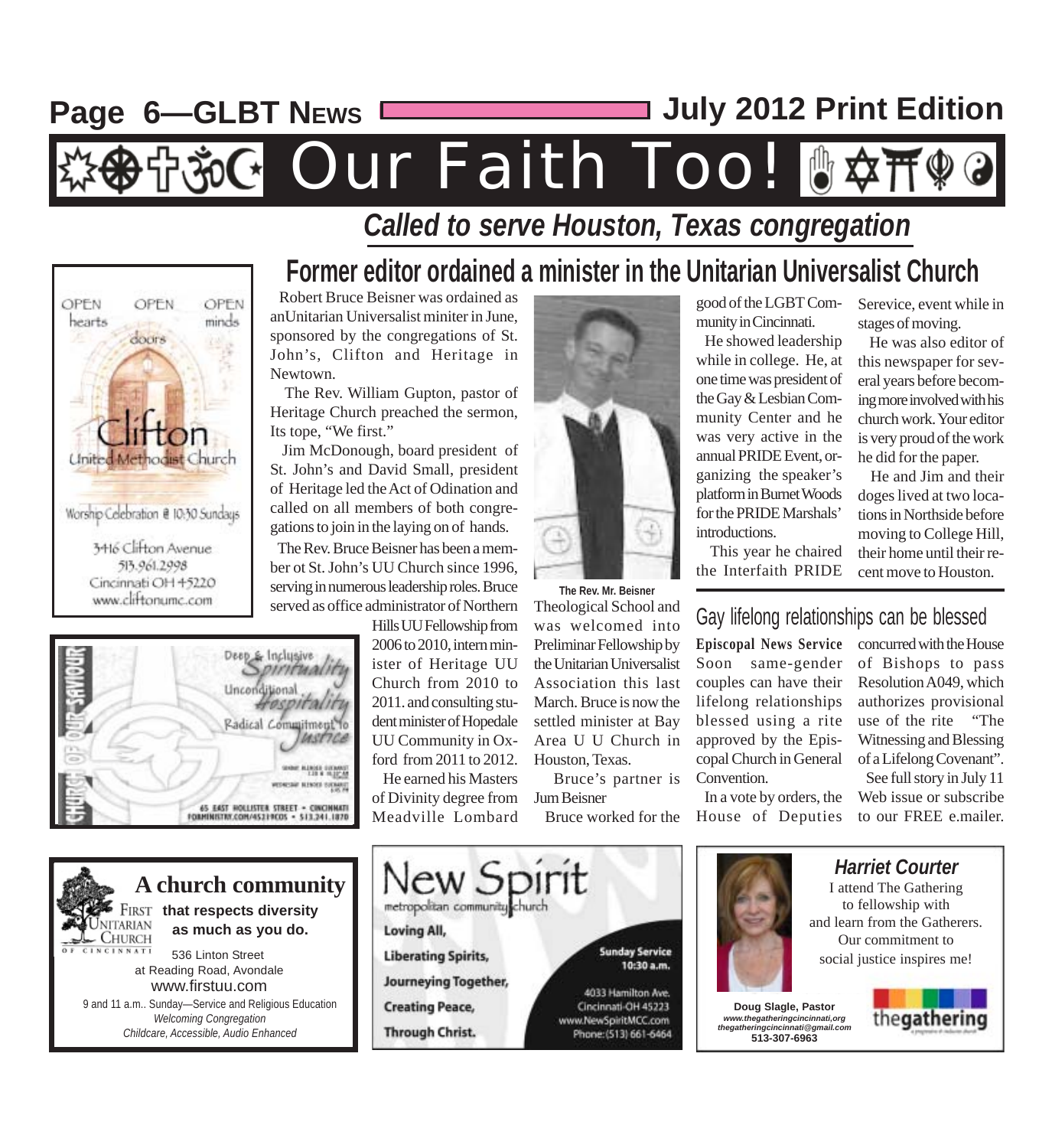# **July 2012 Print Edition GLBT News***—***Page 7 Ed Mullen resigns as director of Equality Ohio, Kim Welter named interim director**

 $C$  o l  $u$  m  $b$   $u$   $s$   $-$  T  $h$   $e$  bringing about full equality Equality Ohio boards of directors unanimously

appointed longtime veteran Kim Welter as the organization's interim executive director.

Her appoint-

ment comes after **Welter** the resignation of former Executive Director Ed Mullen, who had been leading Equality Ohio since January 2011.

 "Kim is uniquely qualified to hit the ground running and to lead the organization through this period of transition," says Paul Feeney, chair of the Equality Ohio Education Fund board. "She is willing to step up and take the helm while our board focuses on conducting a thorough search for a permanent executive director. She will provide stable and effective leadership and continue to execute according to our strategic plan of for all Ohioans." Kim has been serving

as the director of Programs and Outreach at Equality Ohio; with five years of experience, she is Their most seasoned staff mem-

ber, she joined the organization in 2008 after serving as the executive director of Equality Toledo for more than two years. A graduate of the University of Michigan, she got her secondary teaching certificate through the University of Findlay and her Master of Arts and Education from the University of Toledo where she taught composition for three years.

 Kim is a 2009/2010 graduate of the Center for Progressive Leadership and serves on the Advisory Board for the Progressive Majority. In 2010, Kim took a leave

Ohio to serve as Campaign Manager for the ONE Bowling Green Campaign in Bowling Green, Ohio which successfully defended two local non-discrimination ordinances from a ballot initiative to repeal. . "I'm looking forward to helping this organization through a time of transition and I'm excited to continue the important and necessary work of Equality Ohio," says Kim Welter, interim director of Equality Ohio.

of absence from Equality

 Through this transition, Equality Ohio will be moving full steam ahead on our two legislative priorities: Creating a welcoming learning environment for all students through an enumerated Safe Schools Act (*HB208*) and preventing discrimination in housing and employment via the Equality Housing and Employment Act

(*HB335 / SB231*). Equality Ohio will also continue its leadership in the formation of the broad statewide coalition pursuing marriage equality for all Ohio families.

 Kim Welter's appointment to the position was effective as of July 1.

 Equality Ohio advocates and educates to achieve fair treatment and equal opportunity for all Ohioans regardless of their sexual orientation or gender identity or expression. For more information, visit *www. equalityohio.org* or call them at *614-224-0400.*

**Ed Mullen**

 Ed Mullen, former executive director was invovled in some kind of altercation in Columbus and found it necessary to resign his post.

 Since he joined the staff in January 2011, Ed brought tremendous vitality and keen legal insights to the organization, stabilized their operations and financial support and led the development of a nationally recognized strategic plan. The

activities. *Court—from Page 5*

 Elections? The court board elections are held in October and they will still be held in October of this year.

 Any questions can be direction to *kbrawner @fuse.ent* (*their member at large)*

 How is this the suspension to be addressed:

 The Court is establishing a "reinstatement committee" to address theseissues in a timely fashion:

1.) To solicit new ideas 2.) To clearly look at what has gone well, what not so well

3.) Update by-laws, streamline by-laws, compare to other chapters. Eliminate

boards of Equality Ohio owe a debt of gratitude to Ed for his leadership and we wish him the very best in all his future endeavors.

SOP items from by-aws. 4.) Focus on communication not just within Court but broader communities

5.) Budget review

6.) While the Court has done many drag shows in support of charity, clearly a sense was that a court should do other types of activities to garner support.

7.) Create an application for board members

8.) Create an applicaton for show ideas/fundraiser There will be additional meetings over time to work against these issues.

 The local court has adopted the International Courts policy of nondiscrimination - the local court had one, but this is broader. **Chanak**

HAID, INC.

2729 Madison Road

513.396-6200 · cell 513.254-5941

your style...designed and refined



- . Quality Tax Preparation
- IRS Representation
- Payroll Services
- Tax Planning

#### 513-481-1TAX (1829)

3284 North Bend Road, Ste. 106 Cincinnati, OH 45239 scott@1taxcincinnati.com



**Scott Renno, Enrolled Agent** Member, National Association of Tax Professionals<br>Member, American Society of Tax Problem Solvers